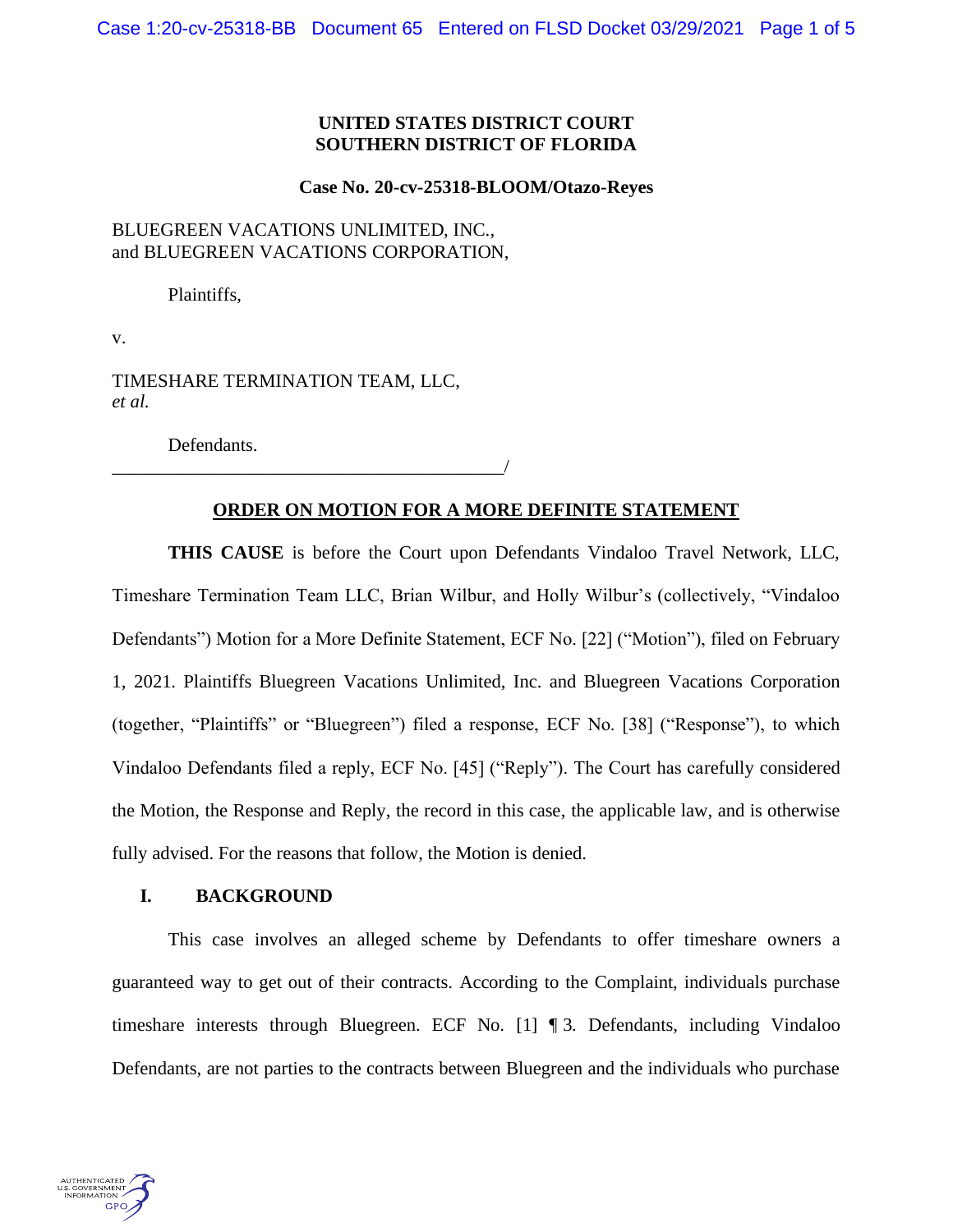timeshare interests ("Bluegreen Owners"); however, Defendants are alleged to falsely advertise timeshare exit services that purport to cancel the Bluegreen Owners' contracts. *Id*. ¶ 7. Plaintiffs are Florida corporations, and Vindaloo Defendants are Colorado entities or individuals. *Id*. ¶¶ 22- 32. As alleged in the Complaint, Defendants do not have the ability to cancel the contracts and through their coordinated scheme, they eventually cause the Bluegreen Owners to default on their timeshare obligations to Bluegreen. *Id*. ¶¶ 57-59. Plaintiffs further allege that the scheme involves Marketing Defendants, which include Vindaloo Defendants, and Lawyer Defendants. *Id*. ¶ 60. The Marketing Defendants, including Vindaloo Defendants, employ false and misleading advertising, enter contracts to provide their services to Bluegreen Owners, and cause the Bluegreen Owners to cease making payments under their contracts with Bluegreen. *Id*. ¶¶ 67-68. The Lawyer Defendants then send a form letter to Bluegreen designed to cut off communication between Bluegreen and the Bluegreen Owners, with the overall purpose of diverting payments from Bluegreen to the Marketing and Lawyer Defendants, resulting in damage to the Bluegreen Owners' credit. *Id*. ¶¶ 71, 84-85.

As a result of the alleged scheme, Plaintiffs assert the following claims against Vindaloo Defendants: false advertising (Count I), tortious interference with contractual relations (Count VI), conspiracy to commit tortious interference (Count VIII), and violation of Florida's Deceptive and Unfair Trade Practices Act (Count X). In the Motion, Vindaloo Defendants request that the Court enter an order requiring Plaintiffs to file a more definite statement of Counts I, VI, VIII, and X of the Complaint.

#### **II. LEGAL STANDARD**

Under Rule 12(e) of the Federal Rules of Civil Procedure, "a party may move for a more definite statement of a pleading to which a responsive pleading is allowed but which is so vague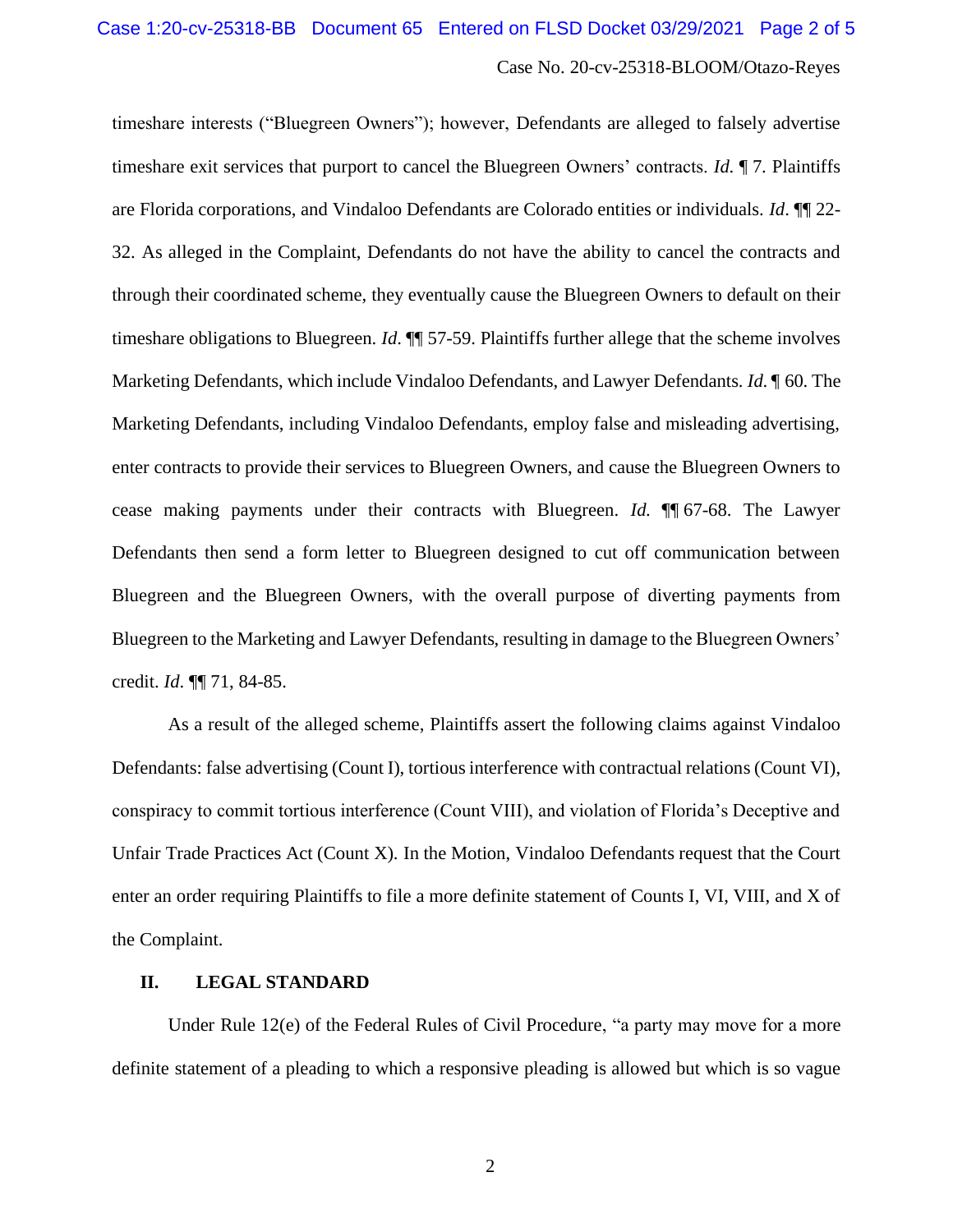or ambiguous that the party cannot reasonably prepare a response." Fed. R. Civ. P. 12(e). Since courts have liberally construed the pleading standard under Rule 8(a), "a short and plain statement" will be enough, unless upon motion it is shown that the pleading "is so ambiguous that a party cannot reasonably" respond. *Betancourt v. Marine Cargo Mgmt., Inc.*, 930 F. Supp. 606, 608 (S.D. Fla. 1996). "The purpose of the pleading standards under [Federal Rule of Civil Procedure] 8 is to strike at unintelligibility rather than want of detail and allegations that are unclear due to a lack of specificity are more appropriately clarified by discovery rather than by an order for a more definite statement." *Icon Health & Fitness, Inc., v. IFITNESS, Inc.*, No. 12-20125, 2012 WL 1120925, at \*6 (S.D. Fla. Apr. 3, 2012) (internal quotations and citations omitted). "Most courts disfavor the use of Rule 12(e)," and "motions for a more definite statement should not be used as a means of discovery." *Royal Shell Vacations, Inc. v. Scheyndel*, 233 F.R.D 629, 630 (M.D. Fla. 2005). "Motions for more definite statement are disfavored in the federal system, due to liberal discovery practices." *Scouten v. NCL (Bahamas) Ltd.*, No. 08-21485, 2009 WL 10692716, at \*4 (S.D. Fla. Mar. 4, 2009). Nevertheless, "[a] Rule 12(e) motion is appropriate if the pleading is so vague or ambiguous that the opposing party cannot respond, even with a simple denial, in good faith, without prejudice to itself." *Euro RSCG Direct Response, LLC v. Green Bullion Fin. Servs.*, 872 F. Supp. 2d 1353, 1358 (S.D. Fla. 2012) (citations and alteration omitted).

#### **III. DISCUSSION**

Vindaloo Defendants argue that they cannot respond to the Complaint in good faith because Plaintiffs do not specify who the Bluegreen Owners are, where they reside, when the alleged interactions occurred, and between which Defendants and which Bluegreen Owners the alleged interactions occurred. Vindaloo Defendants also argue that they cannot determine whether the claims against them share any operative facts with the other Defendants in this case, and the lack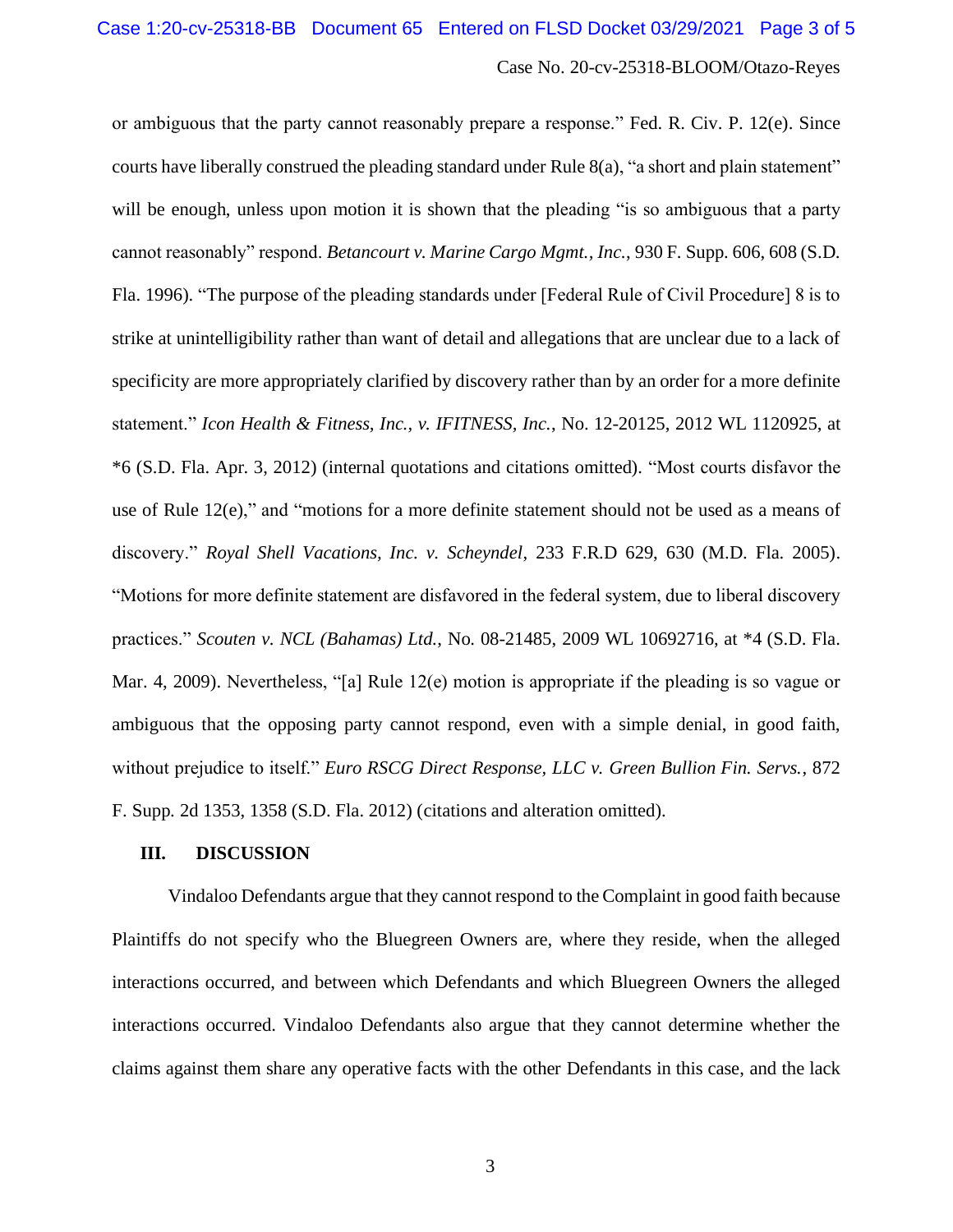of detail is prejudicial as it prevents Vindaloo Defendants from knowing whether Plaintiffs have alleged sufficient grounds for personal jurisdiction or proper venue in this district.

Plaintiffs devote the majority of the Response to two "threshold issues," arguing that by filing the Motion, Defendants will have waived the opportunity to later challenge personal jurisdiction and venue or service of process. The issue of waiver, however, is premature and not properly raised through a Response, and the Court need not resolve it at this juncture. Nevertheless. the Court notes that in their Reply, Vindaloo Defendants have withdrawn their objection to improper service of process as to Defendant Timeshare Termination Team LLC. ECF No. [45] at 2 n.1. With respect to Vindaloo Defendants' request for a more definite statement, Plaintiffs argue that the Motion should be denied because Rule 12(e) motions are intended to address pleadings that are unintelligible, and the Complaint is not. The Court agrees.

A motion for more definite statement "is intended to provide a remedy for an unintelligible pleading, rather than a vehicle for obtaining greater detail." *R.W. v. Sch. Bd. of St. Lucie Cnty., Fla.*, No. 15-14300-CIV-MARRA, 2015 WL 13877890, at \*1 (S.D. Fla. Nov. 9, 2015) (citing *Campbell v. Miller*, 836 F. Supp. 827, 832 (M.D. Fla. 1993)). Indeed, a Rule 12(e) motion is proper only if a pleading "fails to specify the allegations in a manner that provides sufficient notice or does not contain enough information to allow a responsive pleading to be framed." *Id*. (quotations and citation omitted). Here, the Complaint provides adequate notice and includes sufficient information to allow Vindaloo Defendants to understand the claims asserted against them. Vindaloo Defendants argue that they require additional information about the Bluegreen Owners to determine whether personal jurisdiction, venue, and joinder of multiple Defendants are proper. However, although Vindaloo Defendants claim to be prejudiced by the purported lack of information because they cannot determine whether there is a basis for personal jurisdiction or